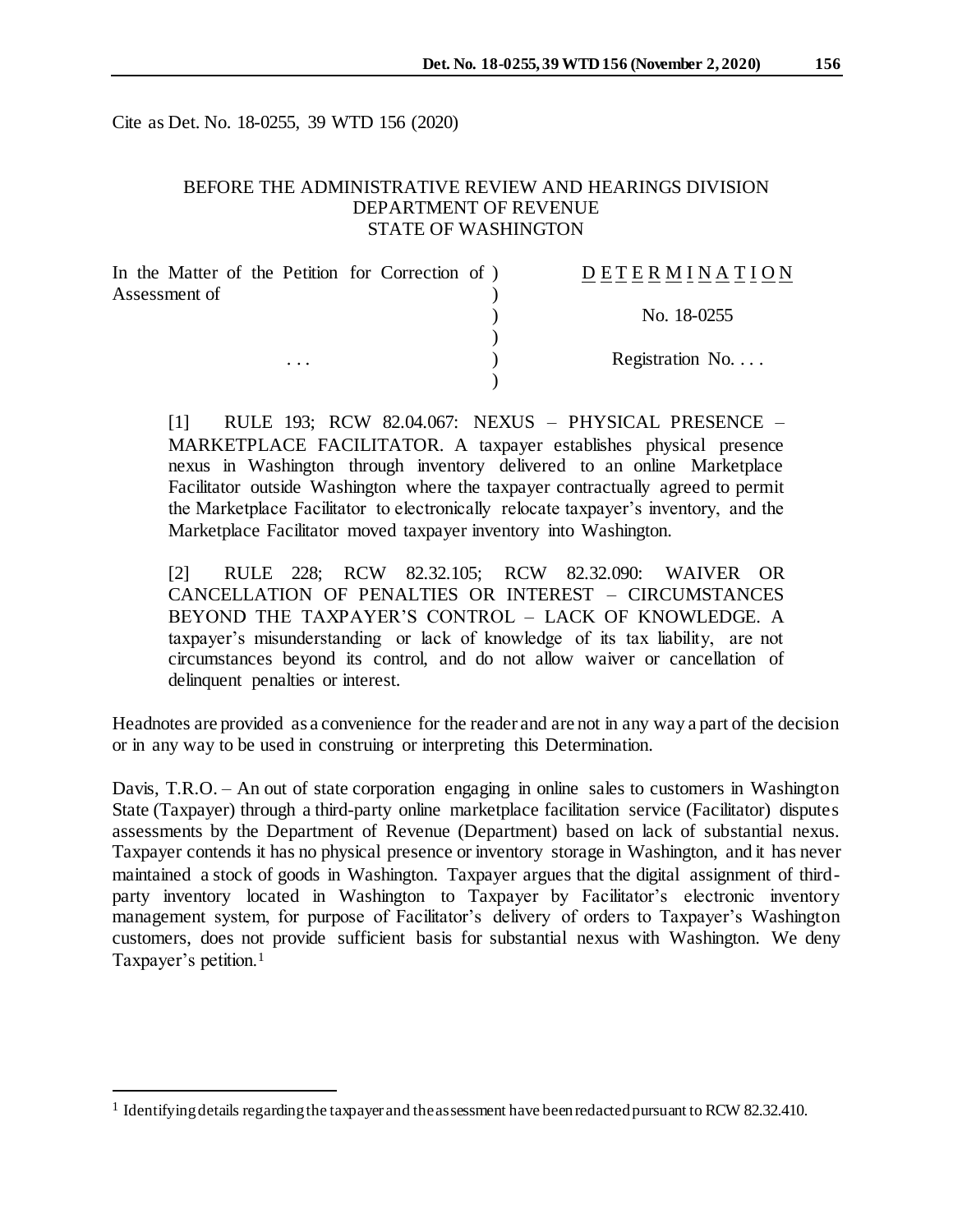#### ISSUES

- 1. Under RCW 82.04.067 and WAC 458-20-193 (Rule 193), does an out of state business selling products in Washington State through an online marketplace facilitator have substantial nexus for business and occupation tax purposes?
- 2. Under RCW 82.32.090, RCW 82.32.105, and WAC 458-20-228 (Rule 228), does the Department have authority to waive interest and penalties due to Taxpayer's lack of knowledge of its tax reporting requirements?

# FINDINGS OF FACT

. . . (Taxpayer) is an out-of-state corporation engaged in the business of online retailing. Taxpayer's business activities include retail sales of cellphone cases and other electronics accessories. Taxpayer sells its products using both its own website and the website of an e-commerce company (Facilitator). Facilitator provides both marketplace facilitation services to sellers, and an online marketplace for seller products that is accessible via the internet to customers in all states nationwide.

Taxpayer furnished the Department of Revenue (Department) with copies of its signed primary contract agreement (Program Agreement) <sup>2</sup> with Facilitator for the years 2009, 2012 (signed by Taxpayer only), and 2013, and a copy of a digitally signed online contract addendum (Addendum) for the year 2014.

The Program Agreement discusses the details of how product sales and fulfillment will be conducted between the parties, stating, "Seller will: (a) . . . source and sell [Facilitator]-Fulfilled Products . . . (g) notwithstanding any other provision of this Agreement, ensure that the entity identified as Seller on the cover page of this Agreement itself is the seller of all products made available for listing for sale hereunder." Program Agreement, para. 2.1 (emphasis added).

Generally, Facilitator agrees to provide an online marketplace through its website, and provide several marketplace facilitation services: inventory storage and tracking; advertising, merchandising, and promotion of Taxpayer's products; collection of payment and shipment information from buyer; product fulfillment, shipping, and delivery; and if needed, acceptance and processing of product returns. These services are provided in exchange for a fee paid by Taxpayer. Taxpayer agrees that it will source and sell its products in accordance with the terms of each sales order. Facilitator agrees to remit to Taxpayer the proceeds collected, less fees, from sales of Taxpayer's products on a weekly basis. *See* Program Agreement.

Paragraph 11.2 ("Tax Matters") of the Program Agreement, in all copies Taxpayer provided, states generally that Taxpayer agrees it is responsible for the collection and payment of any and all seller taxes. Specific details regarding the collection and remittance of taxes are governed by an addendum to the agreement, titled "Tax Services Attachment."

 2 . . . (Program Agreement). Taxpayer provided copies with effective dates of June 30, 2009, October 25, 2012 (copy signed by Taxpayer only), and October 30, 2013.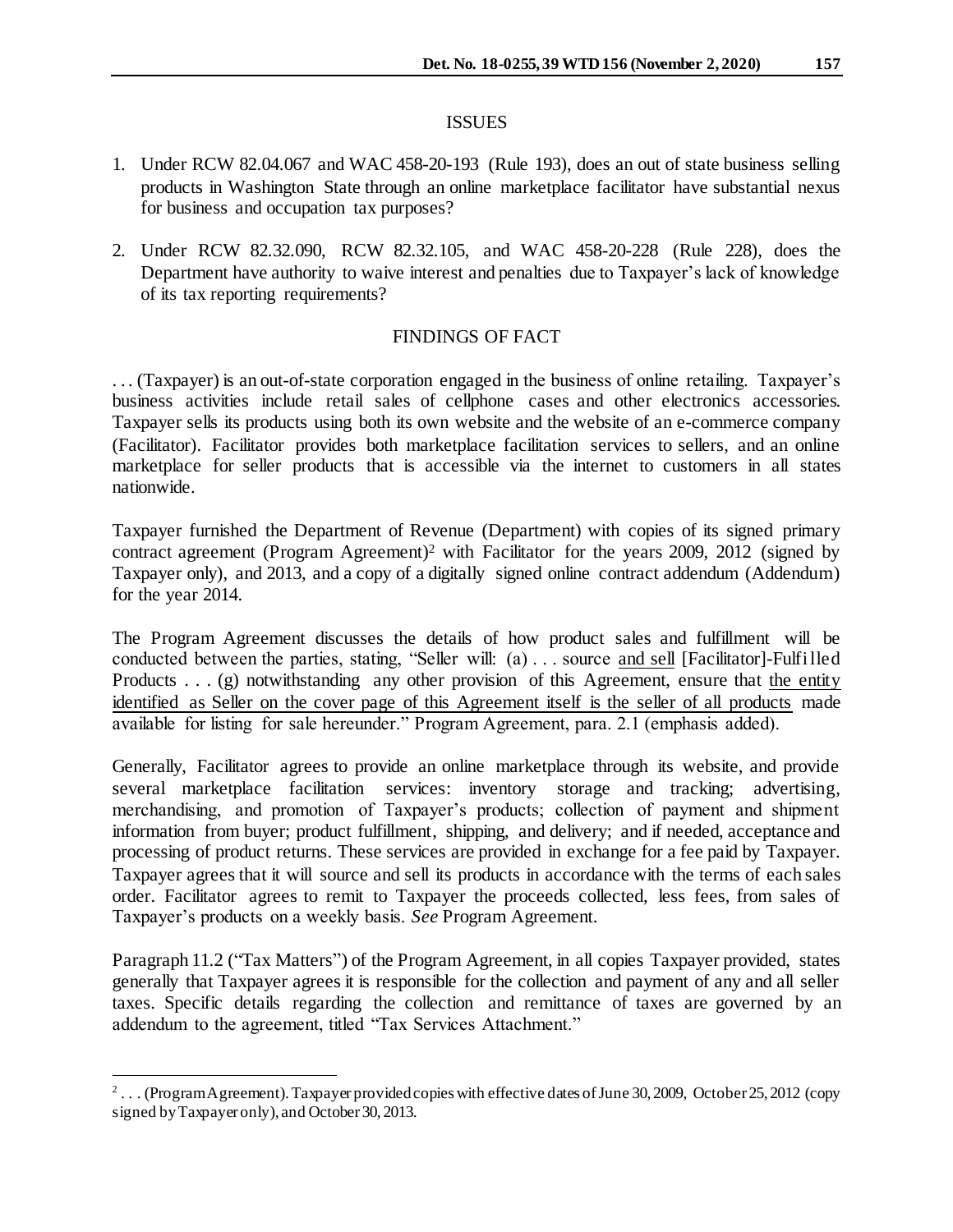At its review hearing, Taxpayer stated it has been using Facilitator's inventory management system since January 2011. According to information copied from Facilitator's "seller central" website (Help Topic), 3 for sellers who choose to participate, Facilitator will manage all portions of the seller's inventory held by Facilitator. Specifically, Facilitator will commingle items of property that are identified and tracked using manufacturer barcodes in a seller's inventory with items of identical products owned by other third-party sellers who also use manufacturer barcodes for these items. When a customer purchases a product from a seller, Facilitator will ship the item closest to the customer even if the seller's inventory doesn't include any of the items in that fulfillment center. *See* Help Topic.

Facilitator does this by digitally reassigning ownership of the property between the two sellers (the seller that generated the order and the third-party seller whose closer-located item was used to fulfill the order). Facilitator electronically transfers an item from the seller's inventory to the thirdparty seller whose inventory item is needed to fulfill the order, and the generating seller is credited for the sale. In the event a generating seller has inventory available to fulfill a sale in the nearest fulfillment center, no reassignment is necessary and the seller's original products are used to fulfill the sale directly. *Id*.

Facilitator's inventory control process, as described above, is based on the voluntary use of the manufacturer barcode to identify and track seller inventory. However, sellers may choose not to use this inventory tracking method (or to stop using it) by updating the barcode preference in their Facilitator account. Sellers who 'opt-out' in this manner must then apply a unique Facilitator barcode to the inventory item instead of using the manufacturer barcode. Items tracked with a Facilitator barcode (in contrast with a manufacturer barcode) are not commingled, and ownership is not digitally transferred, so customer orders are fulfilled from the center where they are physically located at the time of the order regardless of shipping distance. *See* Help Topic.

In further explanation of this commingling and transfer of ownership, the Help Topic also states, "if [seller] submit[s] a removal order for inventory tracked using manufacturer barcodes, the items [seller] receive[s] may not be the same ones that [seller] originally sent to [Facilitator]." *Id*.

Taxpayer also provided the Department with two spreadsheets detailing information from Facilitator inventory records (Inventory Sheets).<sup>4</sup> One of these shows Taxpayer's year-end inventory count held by Facilitator for each of the years 2011 through 2015, and one shows total inventory Taxpayer shipped to Facilitator during each of the years 2011 through 2016. During its in-person review hearing, Taxpayer stated Facilitator maintained detailed inventory records for Taxpayer's account that Taxpayer could access on demand through a login process on Facilitator's website.

According to the Inventory Sheets, during the period from 2011 through 2015, Taxpayer did not directly ship any of its product to Facilitator's Washington warehouse locations. All sales of

j

<sup>&</sup>lt;sup>3</sup>... Seller Central help page, *Use the manufacturer barcode to track inventory*,... (last visited Dec. 5, 2017; copy provided to Department by Taxpayer).

 $4$  Taxpayer provided this information to the Department, along with some calculated values, in formatted spreadsheets. Taxpayer represented that the basic data shown in these spreadsheets is provided and maintained by Facilitator for Taxpayer's account, and available via login on Facilitator's website.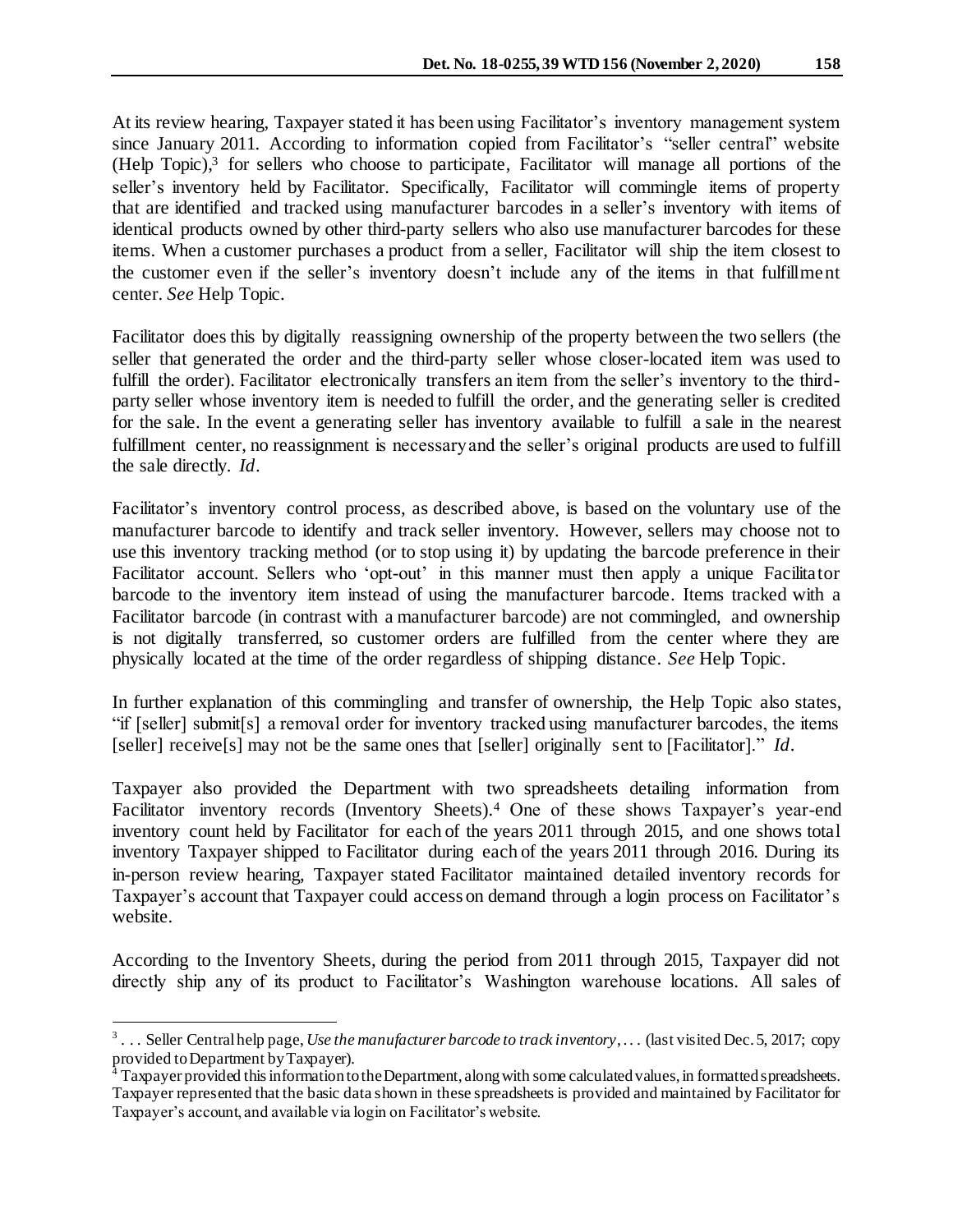Taxpayer's products made in Washington through Facilitator's website during these years were fulfilled by Facilitator using the digital swap and ownership rebalancing method described above. In 2016, however, Taxpayer shipped 211 units of its product to Facilitator's warehouses located in Washington State. At the time of shipment, these units represented . . . percent of the total Taxpayer inventory held by Facilitator.

The Inventory Sheets also recorded the number of products held in Facilitator's warehouses that were assigned to Taxpayer on December 31 of each year, for the years 2011 through 2015. These records show that Taxpayer-owned products were digitally assigned, using the method previously described, to Washington State warehouse locations in each of those years, including two products in 2011 (representing . . . percent of Taxpayer's total Facilitator inventory), three products in 2012 ( . . . percent), ninety-two products in 2013 ( . . . percent), twenty-nine products in 2014 ( . . . percent), and one-hundred nineteen products in 2015 ( . . . percent).

In March 2016, after observing Taxpayer selling products using Facilitator's online marketplace, the Compliance Division (Compliance) of the Department of Revenue (Department), began an investigation of Taxpayer's business activities to determine Taxpayer's potential tax obligations in Washington.

Compliance mailed Taxpayer a letter of inquiry along with a Washington Business Activities Questionnaire, which Taxpayer completed and returned. On March 28, 2016, Compliance reviewed the completed Questionnaire with Taxpayer's accounting manager, who stated Taxpayer sells products through various online marketplaces and on Taxpayer's own website. Taxpayer's accounting manager also stated to Compliance that when a sale is made, Taxpayer's products are shipped to the buyer either from Taxpayer's own warehouse, or by Facilitator.

In April 2016, Compliance received inventory event detail reports (inventory reports) from Taxpayer by email. The inventory reports showed that Taxpayer's products began to be stored in Washington State on March 17, 2011. On June 24, 2016, the Department registered Taxpayer and issued them an account number (UBI).

As a result of the Compliance investigation, on August 22, 2017, the Department issued two assessments against Taxpayer for the period from March 17, 2011, through March 31, 2016 (assessment period): Document No. . . . (Audit No. . . . ; Invoice . . .) for \$ . . . , including retail sales tax of  $\$\ldots$ , retailing B&O tax of  $\$\ldots$ , interest of  $\$\ldots$ , a twenty-nine percent delinquent return penalty of  $\$\ldots$ , a five percent penalty for substantial underpayment of  $\$\ldots$ , and a five percent unregistered business penalty of \$ . . .; and Document No. . . . (Audit No. . . . ; Invoice . . .) for  $\$\ldots$ , including retail sales tax of  $\$\ldots$ , retailing B&O tax of  $\$\ldots$ , interest of  $\$\ldots$ , a twenty-nine percent delinquent return penalty of \$ . . . , a five percent penalty for substantial underpayment of  $\$\ldots$ , and a five percent unregistered business penalty of  $\$\ldots$ . The total amount assessed was  $\$\dots$ , including taxes of  $\$\dots$ , interest of  $\$\dots$ , and penalties of  $\$\dots$ .

Taxpayer timely filed for review, seeking cancellation of the assessments. Taxpayer does not contest the Department's calculation of tax, interest, or penalty amounts, or that the sales at issue here were the result of its products being displayed on Facilitator's website to customers in Washington, and admits it sells products to customers located in Washington. Taxpayer also does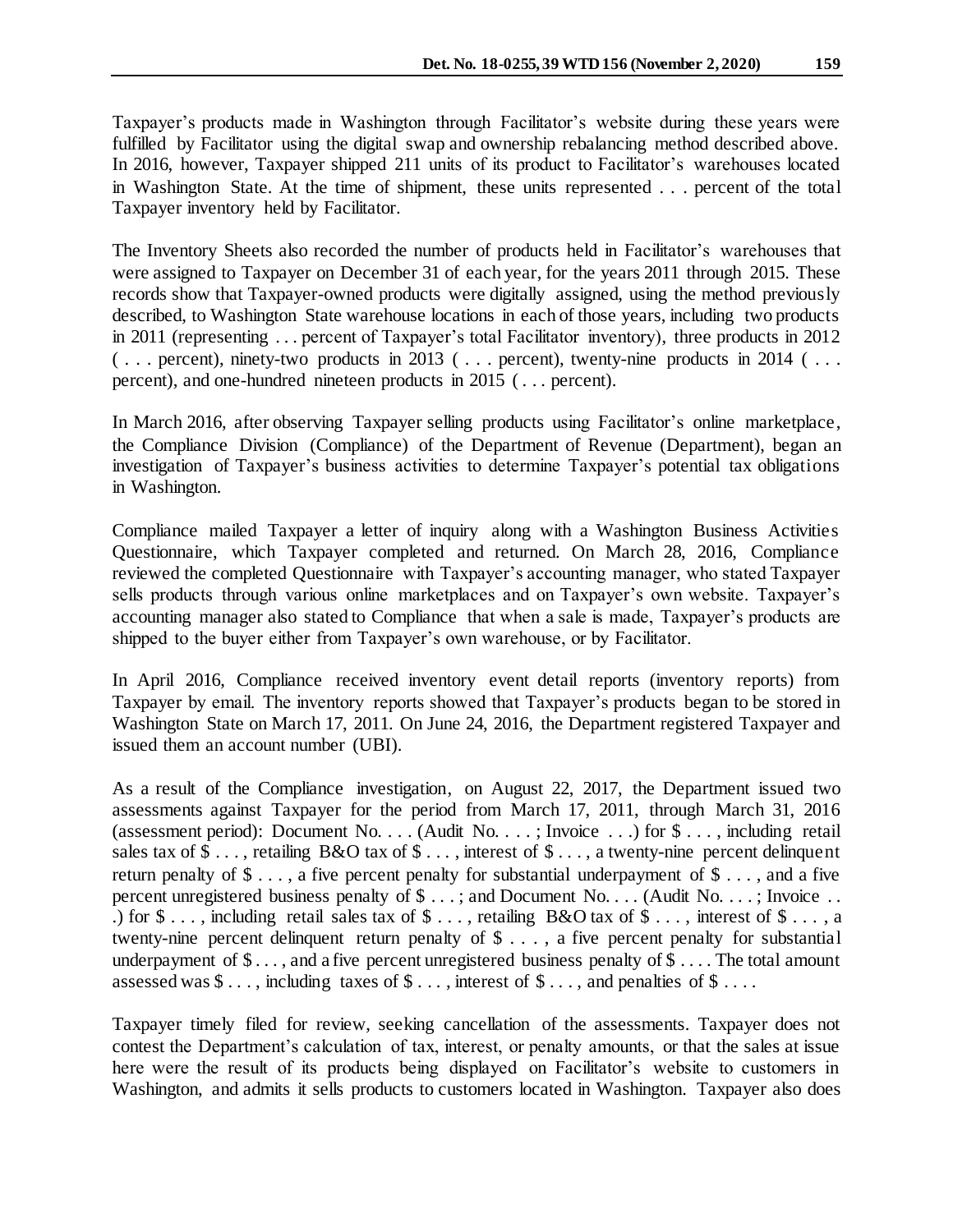not dispute the mechanics of Facilitator's inventory management system, including commingling and reassignment of product inventory among its fulfillment centers. However, Taxpayer contends that it has not established nexus under Washington law because it has no physical presence or inventory storage in Washington. Taxpayer argues that digital assignment of inventory to Taxpayer for certain sales in Washington by Facilitator's inventory management system should not be considered physical storage and cannot cause Taxpayer nexus. Taxpayer also asserts that its product sales and inventory activity in Washington represent such a small portion of its overall inventory and sales that these should be considered *de minimis* and insufficient to be considered significant activity for tax purposes.

#### ANALYSIS

Washington imposes a B&O tax on "every person that has a substantial nexus with this state... for the act or privilege of engaging in business activities" in this state. RCW 82.04.220. The tax is measured by applying particular rates against the value of the products, gross proceeds of sale, or gross income of the business as the case may be. RCW 82.04.220. RCW 82.04.250 imposes the retailing B&O tax on entities making sales at retail. In addition, persons making sales at retail must collect and remit retail sales tax. RCW 82.08.020, RCW 82.08.050.

#### **Substantial Nexus**

RCW 82.04.067 establishes the statutory "substantial nexus" thresholds that apply to persons engaging in business. For persons engaged in the business of making retail sales of tangible personal property, substantial nexus exists if the person has a physical presence in this state, which need only be demonstrably more than a slightest presence. RCW 82.04.067(6).<sup>[5]</sup> A person is physically present in this state if the person has property or employees in this state. *Id.* The statute further explains that:

A person is also physically present in this state for the purposes of this subsection if the person, either directly or through an agent or other representative, engages in activities in this state that are significantly associated with the person's ability to establish or maintain a market for its products in this state.

RCW 82.04.067(6). 6

j

WAC 458-20-193 (Rule 193) sets forth administrative guidance regarding the application of the B&O tax and retail sales tax to interstate sales. The Rule explains that in order for Washington to impose these taxes, a seller must have nexus with Washington and the sale must occur in Washington. Rule 193(1).

<sup>&</sup>lt;sup>5</sup> [SSB 5581 was signed into law on March 15, 2019, and changes the law with respect to physical presence nexus. *See* Laws of 2019, ch. 8. This determination's analysis may not apply for periods covering October 1, 2018 and beyond.]

 $6$  In 2016, the Legislature made several changes and updates to RCW 82.04.067, including creation of subparagraphs in RCW 82.04.067(6) to provide for more logical organization, but despite this reorganization, the language of the original statute in paragraph (6) was retained and remains substantially as shown.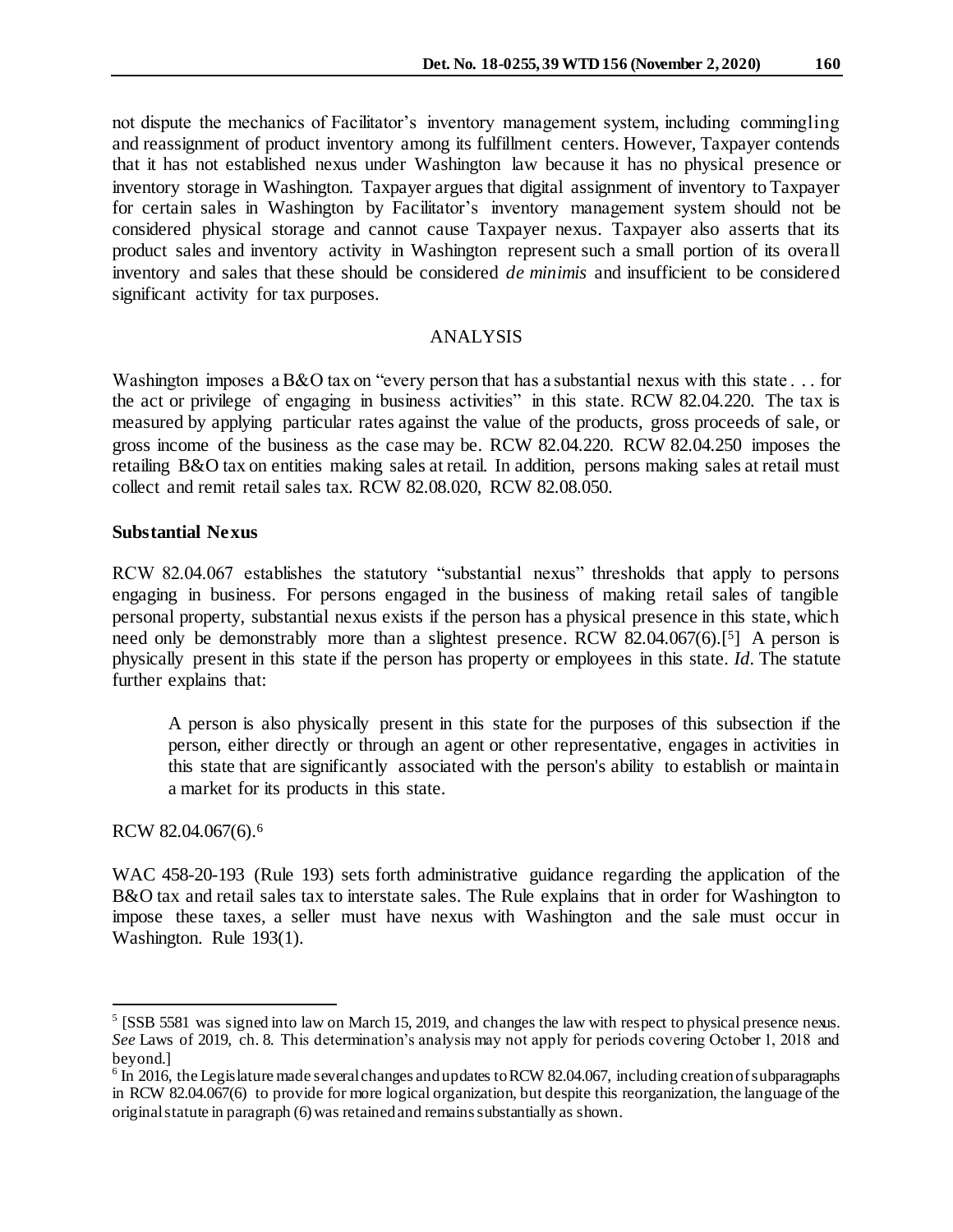Rule 193(102) discusses nexus, in pertinent part, as follows:

(102) **Nexus**. . . . a person who sells tangible personal property is deemed to have nexus with Washington if the person has a physical presence in this state, which need only be demonstrably more than the slightest presence. RCW 82.04.067(6).

(a) **Physical presence.** A person is physically present in this state if:

(i) The person has property in this state;

. . .

(iii) The person, either directly or through an agent or other representative, engages in activities in this state that are significantly associated with the person's ability to establish or maintain a market for its products in Washington;

. . .

l

(b) **Property.** A person has property in this state if the person owns, leases, or otherwise has a legal or beneficial interest in real or personal property in Washington.

Although we are dealing primarily with the statutory "substantial nexus" thresholds set out in RCW 82.04.067, those thresholds flow from and are consistent with limits on a state's jurisdiction to tax found in the Due Process and Commerce Clause provisions of the United States Constitution. The limitations imposed by the two clauses are discussed in depth in *Complete Auto Transit, Inc. v. Brady*, 430 U.S. 274 (1977), *Quill Corp. v. North Dakota*, 504 U.S. 298 (1992), and other court opinions, as well as in numerous Department determinations. *See*, e.g., Det. No. 01-074, 20 WTD 531 (2001); Det. No. 96-144, 16 WTD 201 (1996). Under established dormant Commerce Clause case law, nexus can be established in many different ways. For example, nexus can be established by third parties acting on behalf of the taxpayer where such activities are significantly associated with the seller's ability to establish and maintain a market. *Tyler Pipe Industries, Inc. v. Dep't of Revenue*, 483 U.S. 232, 250 (1987). Nexus sufficient to meet dormant Commerce Clause constraints may also be established through "substantial virtual connections to the State." *South Dakota v. Wayfair, Inc.*,  $-$  U.S.  $-$ ; 138 S. Ct. 2080 (2018). The simple and overarching inquiry under the dormant Commerce Clause is whether the taxpayer has "avail[ed] itself of the substantial privilege of carrying on business" in the taxing jurisdiction. *Id.* at 2099 (quoting *Polar Tankers, Inc. v. City of Valdez*, 557 U.S. 1, 11 (2009)).

The nexus limitation imposed by the Due Process Clause is satisfied if "a foreign corporation purposefully avails itself of the benefits of an economic market in the forum state." *Quill Corp.*, 504 at 307.<sup>7</sup>

 $<sup>7</sup>$  In questioning the state's assertion of nexus in this case, Taxpayer's arguments do not specifically address potential</sup> differences between the nexus limitations pertaining to the Due Process Clause as opposed to the Commerce Clause.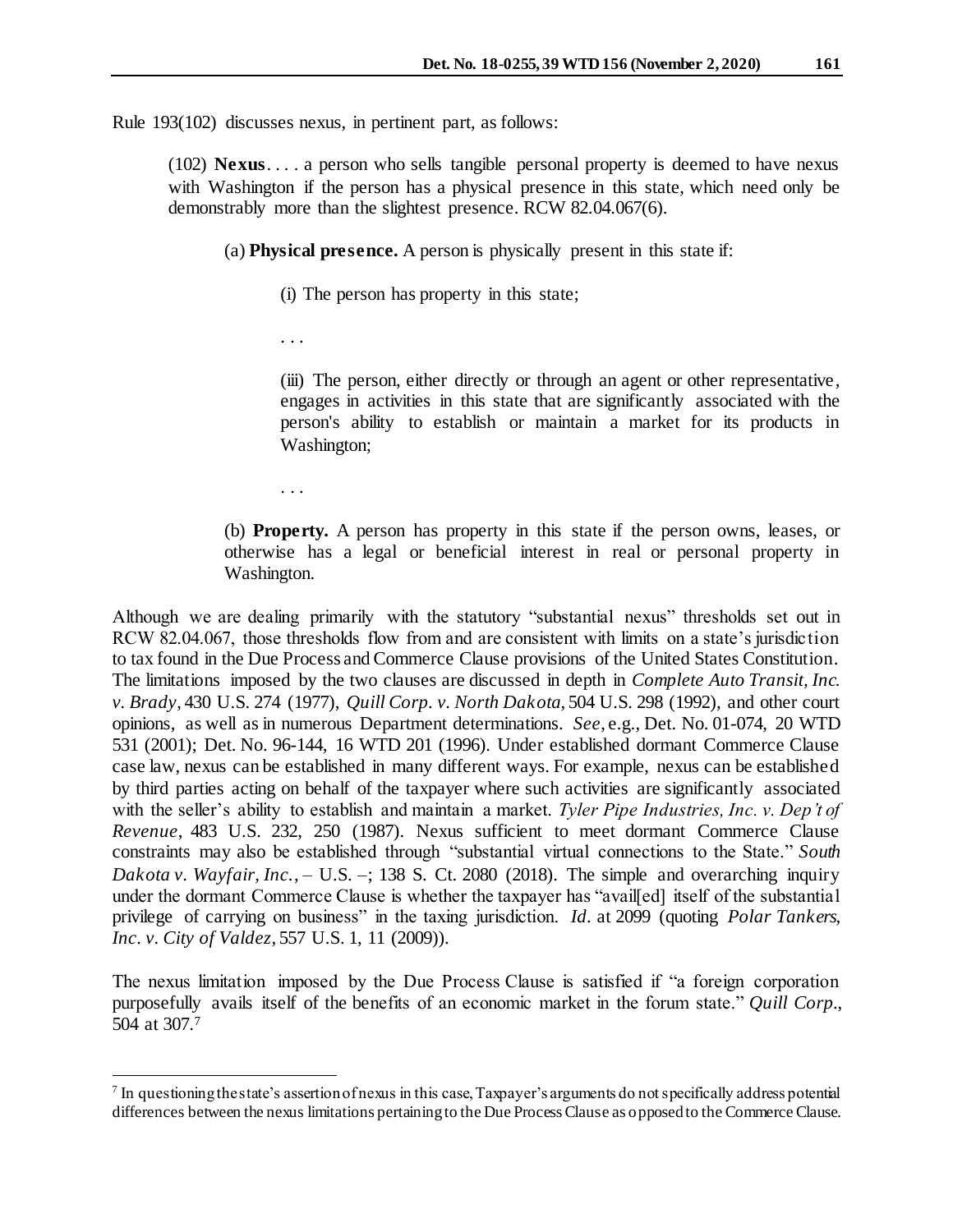The determination of whether in-state activities create nexus looks to the entire collection of a taxpayer's different activities, the totality of which creates substantial nexus. *GMC v. City of Seattle*, 107 Wn. App. 42, 25 P.3d 1022 (2001); *see also General Motors Corp. v Washington*, 377 U.S. 436 (1964), *overruled on other grounds*, *Tyler Pipe*, 483 U.S. at 250 (1987) (holding that it is the bundle of corporate activity that determines whether a taxpayer has nexus with a state); WAC 458-20-193. Thus, establishing taxing nexus requires consideration of the entire bundle of a taxpayer's in-state activities.

Here, Taxpayer does not contest that sales of tangible personal property to Washington customers occurred in this state, or that the sales in question here were the result of its products being displayed on Facilitator's website to customers in Washington. Nor does it contest the facts regarding the mechanics of Facilitator's commingling of inventory and its digital reassignment process. Rather, Taxpayer asserts that Facilitator's digital reassignment of product ownership from Facilitator's fulfillment centers located out-of-state to its fulfillment centers within Washington was insufficient to create substantial nexus for Taxpayer. Taxpayer also asserts that its product sales and inventory activity in Washington represent such a small portion of its overall inventory and sales that these should be considered *de minimis* and insufficient to be considered significant activity for tax purposes.

## *Seller Inventory in Washington*

l

Essentially, Taxpayer argues that the goods it entrusts to Facilitator outside of Washington should not be a basis for finding nexus because Taxpayer did not ship the goods into Washington, Facilitator has complete control over the goods once it receives them, and Facilitator processes all sales activity. We disagree.

First, as Rule 193 makes clear, maintaining a stock of goods within the state is sufficient to establish a physical presence. Rule 193(102)(a)(i).

Second, even if Facilitator did have complete physical control over the goods once it received them at its out of state fulfillment center, this does not affect the outcome. Taxpayer was aware that those goods could be relocated to fulfillment centers in other states using the digital reassignment process as discussed in the Program Agreement and other online documents. Taxpayer agreed to Facilitator's use of this digital reassignment by choosing to participate in Facilitator's management of its inventory. Facilitator provided Taxpayer, on demand via login to Taxpayer's account, with a digital "Inventory Event Detail" schedule that informed Taxpayer of the location of the fulfillment center where a particular good was located. Finally, Taxpayer had the ability to "opt out" and choose to have Facilitator manage Taxpayer's inventory separately, with no commingling or digital reassignment. Thus, Taxpayer is unable to show that its goods were sent to, and stored in, this state without its knowledge and consent.

Finally, under the Program Agreement, Facilitator did not take title to the goods. Rather, the goods remained the property of Taxpayer until delivered to the purchaser. The contracts signed by Taxpayer in availing itself of Facilitator's digital marketplace and marketplace services clearly

In light of the recent decision by the United States Supreme Court in *Wayfair,* there may be no material difference between these nexus requirements. However, that is not an issue directly before us in this administrative appeal.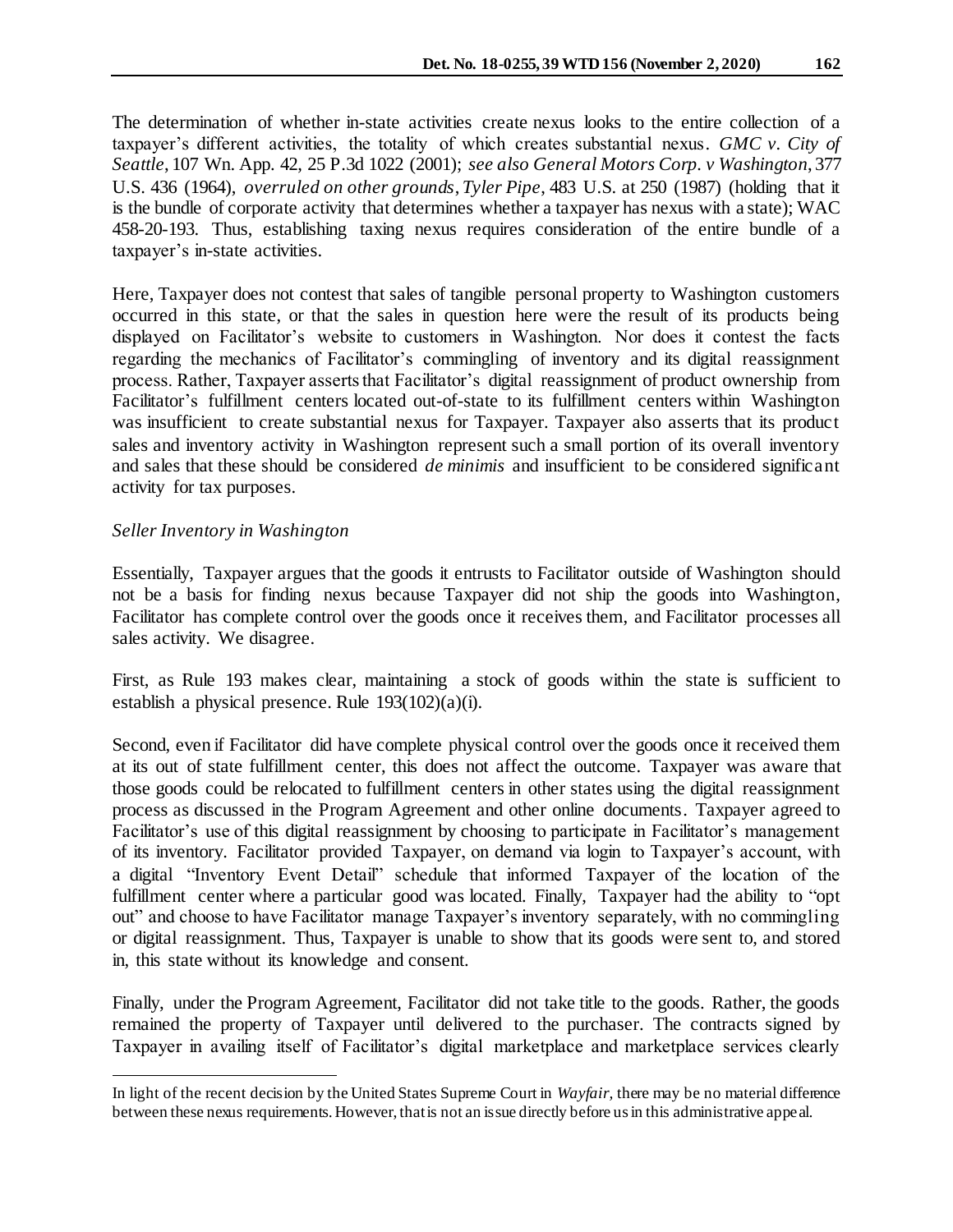show that Taxpayer agrees it is the seller of record, and Taxpayer is responsible for all taxes due. Facilitator's use of its inventory management system to fulfill Taxpayer's sales by reassignment of ownership within Facilitator's nationwide inventory, at Taxpayer's option and for the convenience and benefit of Taxpayer through cheaper and more efficient processing of its customer orders, resulted in Taxpayer's legal ownership of products that were physically stored in Washington warehouses. Thus, as the records show, Taxpayer owns the goods pre-sale, the goods are undoubtedly physically present in the state at the time of sale, and Taxpayer, not Facilitator, is the seller.

## *Minimum Quantity Not Required*

Taxpayer has also argued that the amount of goods sold in Washington were such a small percentage of its total inventory that they amount to *de minimis* presence and thus cannot be considered substantial enough to provide nexus. We disagree. As discussed above, a person who sells tangible personal property need only have demonstrably more than the slightest physical presence. RCW 82.04.067(6). The demonstrated physical presence and sale of some amount of tangible personal property is sufficient to satisfy this requirement.

The fact that goods owned by the Taxpayer were physically stored in Washington until sale, even briefly via digital reassignment of ownership, is sufficient to establish substantial nexus under RCW 82.04.067 and is sufficient to meet established dormant Commerce Clause and Due Process Clause constraints. Thus, we find that Taxpayer had substantial nexus with Washington during the assessment period.

## **Interest and Penalties**

Persons who engage in taxable activity in Washington have the responsibility to register with the Department, and to accurately report and timely pay taxes. RCW 82.32.030; RCW 82.32A.030(1) and (2). RCW 82.32.050 requires the Department to assess interest when due. RCW 82.32.090 requires the Department to assess penalties when due.

Taxpayer has requested cancellation of interest and of the assessment, late-payment, and unregistered business penalties. Taxpayer's request for penalty relief is based on RCW 82.32.105, which allows for cancellation of penalties if the circumstances that caused the penalties were beyond the control of the taxpayer. Taxpayer maintains that because it was an out-of-state taxpayer with no facilities or employees located within Washington, and because it was unaware that Facilitator had moved a portion of Taxpayer's goods to Washington through the electronic transfer of ownership, it is entitled to waiver of interest and penalties.

## *Interest*

When the Department determines that a tax or penalty has not been paid in full, it will assess the additional amount found to be due and add interest on the tax. RCW 82.32.050(1). The imposition of interest is not discretionary. The Legislature has mandated the imposition of interest where a taxpayer has failed to timely pay the requisite tax. RCW 82.32.050. The Department has the authority to waive interest in two limited circumstances: 1) where the failure to timely pay tax was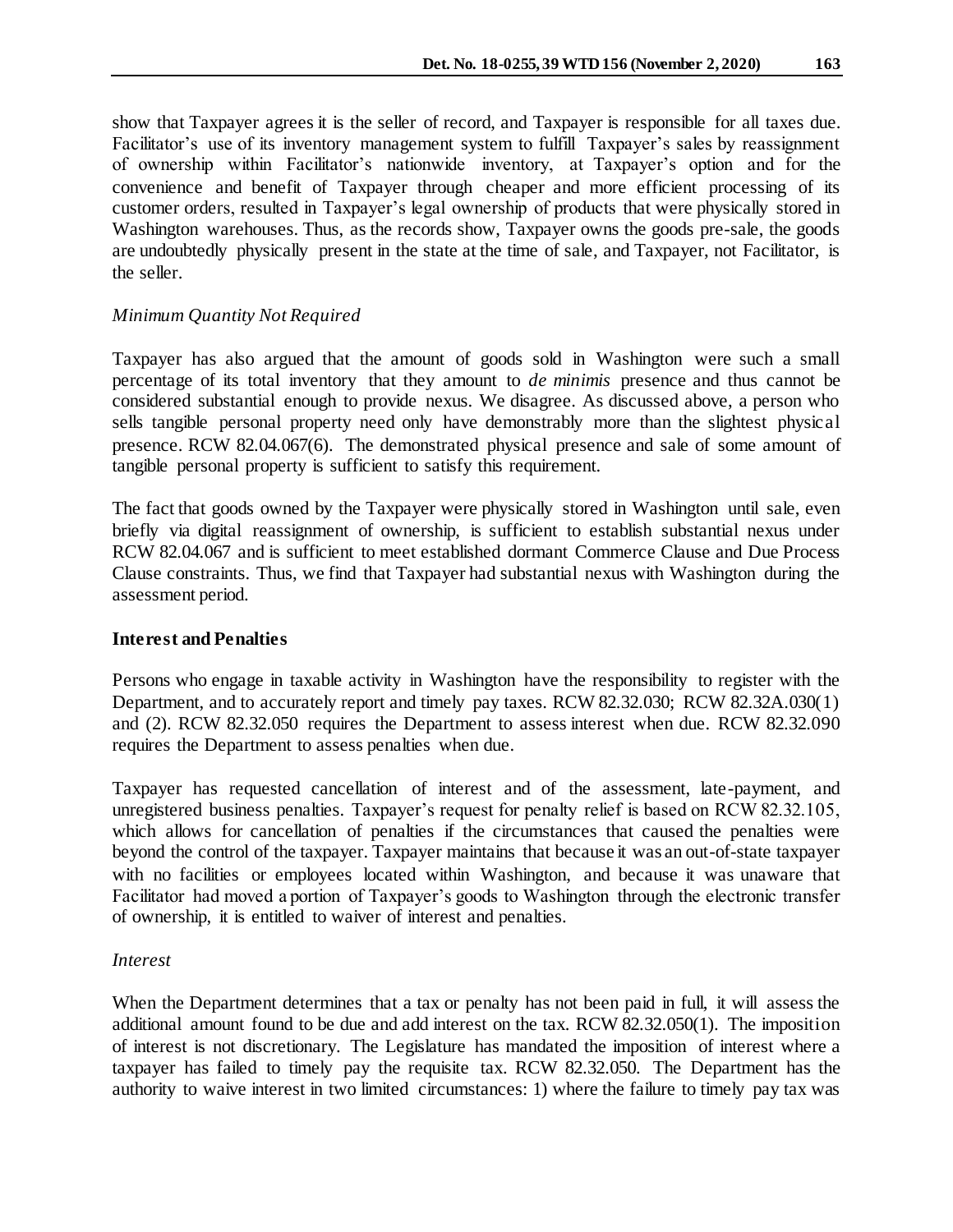the direct result of written instructions given to the taxpayer by the department; or 2) where the extension of a due date for payment of an assessment of deficiency was not at the request of the taxpayer and was for the sole convenience of the department. RCW 82.32.105(3); WAC 458-20- 228(10). These limited circumstances were not present in Taxpayer's case. As such, there is no basis to waive the assessed interest.

## *Penalties*

RCW 82.32.090(1) imposes a late-payment penalty:

If payment of any tax due on a return to be filed by a taxpayer is not received by the department of revenue by the due date, there is assessed a penalty of nine percent of the amount of the tax; and if the tax is not received on or before the last day of the month following the due date, there is assessed a total penalty of nineteen percent of the amount of the tax under this subsection; and if the tax is not received on or before the last day of the second month following the due date, there is assessed a total penalty of twenty-nine percent of the amount of the tax under this subsection. No penalty so added may be less than five dollars.

RCW 82.32.090(2) imposes an assessment (substantially underpaid) penalty:

If the department of revenue determines that any tax has been substantially underpaid, there is assessed a penalty of five percent of the amount of the tax determined by the department to be due. . . . No penalty so added may be less than five dollars. As used in this section, "substantially underpaid" means that the taxpayer has paid less than eighty percent of the amount of tax determined by the department to be due for all of the types of taxes included in, and for the entire period of time covered by, the department's examination, and the amount of underpayment is at least one thousand dollars.

RCW 82.32.090(4) imposes an unregistered business penalty:

If the department finds that a person has engaged in any business or performed any act upon which a tax is imposed under this title and that person has not obtained from the department a registration certificate . . . the department must impose a penalty of five percent of the amount of tax due from that person for the period that the person was not registered . . . . The department may not impose the penalty . . . if a person who has engaged in business taxable under this title without first having registered . . . , prior to any notification by the department of the need to register, obtains a registration certificate from the department.

(Emphasis added). The Department must impose interest and penalties when the conditions for imposing them are present. RCW 82.32.090(1); Det. No. 01-193, 21 WTD 264 (2002); Det. No. 99-279, 20 WTD 149 (2001). The Department is an administrative agency, and its authority to waive or cancel interest and penalties is restricted to the authority granted by the Legislature. The Legislature has granted the Department limited authority to waive or cancel penalties. RCW